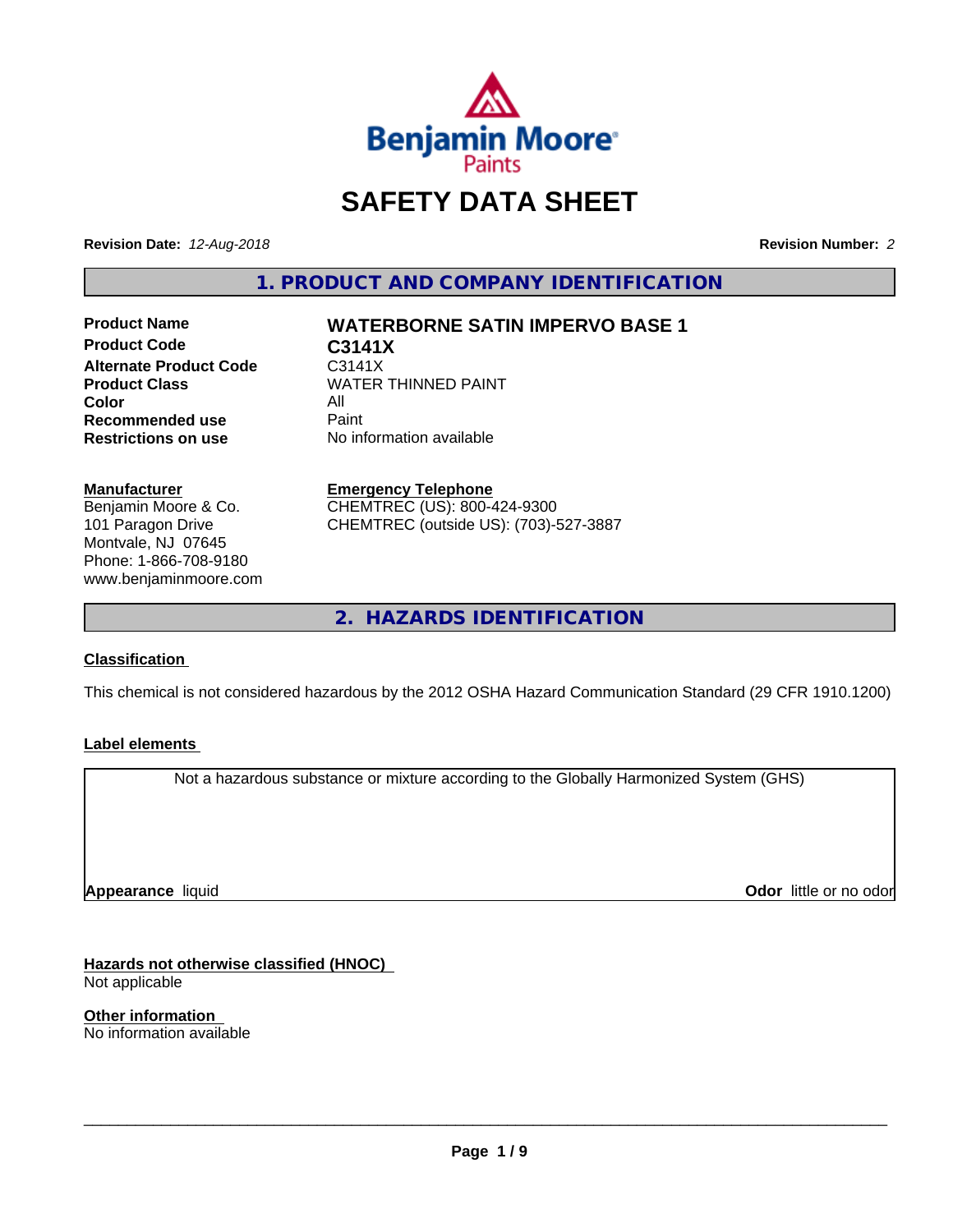# **3. COMPOSITION INFORMATION ON COMPONENTS**

| Chemical name                   | <b>CAS No.</b> | Weight-% |
|---------------------------------|----------------|----------|
| Titanium dioxide                | 13463-67-7     | 25       |
| Propylene glycol                | $57 - 55 - 6$  |          |
| Limestone                       | 1317-65-3      |          |
| Silica, amorphous               | 7631-86-9      |          |
| Sodium C14-C16 olefin sulfonate | 68439-57-6     | U.O      |

|                                                  | 4. FIRST AID MEASURES                                                                                    |
|--------------------------------------------------|----------------------------------------------------------------------------------------------------------|
| <b>General Advice</b>                            | No hazards which require special first aid measures.                                                     |
| <b>Eye Contact</b>                               | Rinse thoroughly with plenty of water for at least 15 minutes and consult a<br>physician.                |
| <b>Skin Contact</b>                              | Wash off immediately with soap and plenty of water while removing all<br>contaminated clothes and shoes. |
| <b>Inhalation</b>                                | Move to fresh air. If symptoms persist, call a physician.                                                |
| Ingestion                                        | Clean mouth with water and afterwards drink plenty of water. Consult a physician<br>if necessary.        |
| <b>Most Important</b><br><b>Symptoms/Effects</b> | None known.                                                                                              |
| <b>Notes To Physician</b>                        | Treat symptomatically.                                                                                   |

**5. FIRE-FIGHTING MEASURES**

| <b>Suitable Extinguishing Media</b>                                              | Use extinguishing measures that are appropriate to local<br>circumstances and the surrounding environment.                                   |
|----------------------------------------------------------------------------------|----------------------------------------------------------------------------------------------------------------------------------------------|
| <b>Protective Equipment And Precautions For</b><br><b>Firefighters</b>           | As in any fire, wear self-contained breathing apparatus<br>pressure-demand, MSHA/NIOSH (approved or equivalent)<br>and full protective gear. |
| <b>Specific Hazards Arising From The Chemical</b>                                | Closed containers may rupture if exposed to fire or<br>extreme heat.                                                                         |
| <b>Sensitivity To Mechanical Impact</b>                                          | No.                                                                                                                                          |
| <b>Sensitivity To Static Discharge</b>                                           | N <sub>o</sub>                                                                                                                               |
| <b>Flash Point Data</b><br>Flash Point (°F)<br>Flash Point (°C)<br><b>Method</b> | Not applicable<br>Not applicable<br>Not applicable                                                                                           |
| <b>Flammability Limits In Air</b>                                                |                                                                                                                                              |
| Lower flammability limit:                                                        | Not applicable                                                                                                                               |
|                                                                                  |                                                                                                                                              |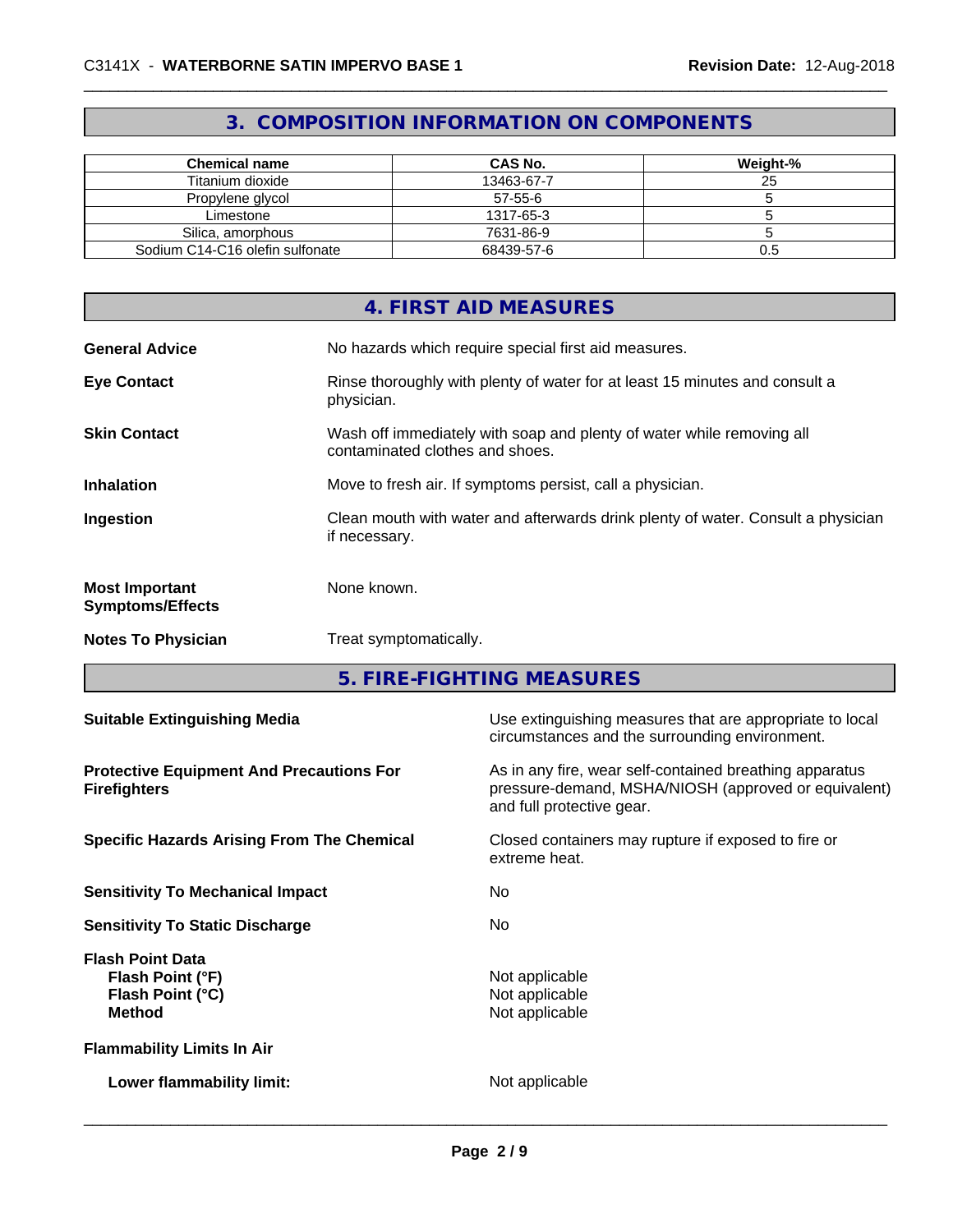|                                       | <b>Upper flammability limit:</b> |                        | Not applicable        |                                |  |
|---------------------------------------|----------------------------------|------------------------|-----------------------|--------------------------------|--|
| <b>NFPA</b>                           | Health: 1                        | <b>Flammability: 0</b> | <b>Instability: 0</b> | <b>Special: Not Applicable</b> |  |
| <b>NFPA Legend</b><br>0 Not Hozardous |                                  |                        |                       |                                |  |

- 0 Not Hazardous
- 1 Slightly
- 2 Moderate
- 3 High
- 4 Severe

*The ratings assigned are only suggested ratings, the contractor/employer has ultimate responsibilities for NFPA ratings where this system is used.*

*Additional information regarding the NFPA rating system is available from the National Fire Protection Agency (NFPA) at www.nfpa.org.*

|                                  | 6. ACCIDENTAL RELEASE MEASURES                                                                                                                                                   |
|----------------------------------|----------------------------------------------------------------------------------------------------------------------------------------------------------------------------------|
| <b>Personal Precautions</b>      | Avoid contact with skin, eyes and clothing. Ensure adequate ventilation.                                                                                                         |
| <b>Other Information</b>         | Prevent further leakage or spillage if safe to do so.                                                                                                                            |
| <b>Environmental precautions</b> | See Section 12 for additional Ecological Information.                                                                                                                            |
| <b>Methods for Cleaning Up</b>   | Soak up with inert absorbent material. Sweep up and shovel into suitable<br>containers for disposal.                                                                             |
|                                  | 7. HANDLING AND STORAGE                                                                                                                                                          |
| Handling                         | Avoid contact with skin, eyes and clothing. Avoid breathing vapors, spray mists or<br>sanding dust. In case of insufficient ventilation, wear suitable respiratory<br>equipment. |
| <b>Storage</b>                   | Keep container tightly closed. Keep out of the reach of children.                                                                                                                |
| <b>Incompatible Materials</b>    | No information available                                                                                                                                                         |

### **8. EXPOSURE CONTROLS/PERSONAL PROTECTION**

### **Exposure Limits**

| <b>Chemical name</b> | <b>ACGIH TLV</b>           | <b>OSHA PEL</b>            |
|----------------------|----------------------------|----------------------------|
| Titanium dioxide     | 10 mg/m <sup>3</sup> - TWA | 15 mg/m $3$ - TWA          |
| Limestone            | N/E                        | 15 mg/m <sup>3</sup> - TWA |
|                      |                            | $5 \text{ ma/m}^3$ - TWA   |
| Silica, amorphous    | N/E                        | 20 mppcf - TWA             |
|                      |                            |                            |

### **Legend**

ACGIH - American Conference of Governmental Industrial Hygienists Exposure Limits OSHA - Occupational Safety & Health Administration Exposure Limits N/E - Not Established

**Engineering Measures** Ensure adequate ventilation, especially in confined areas.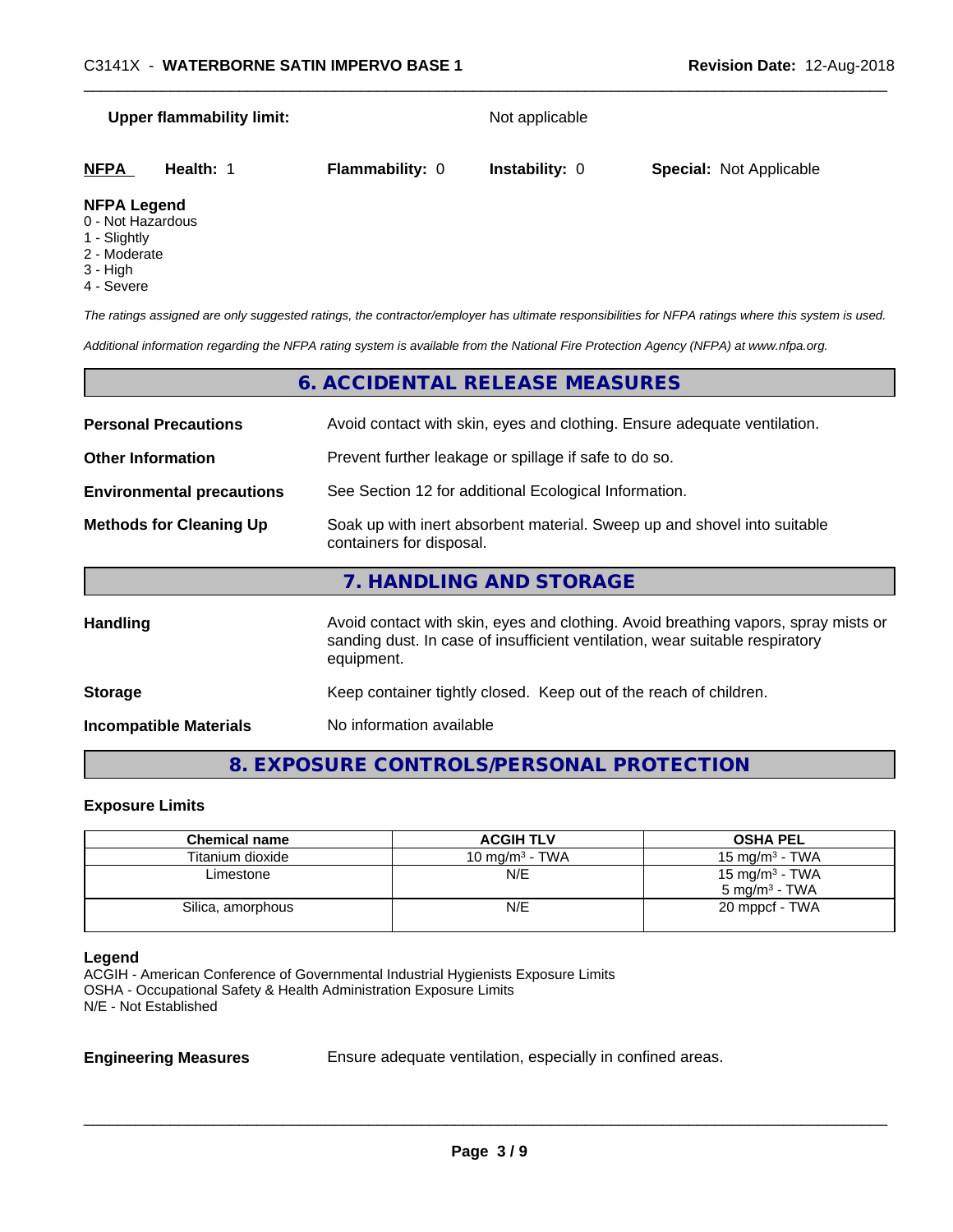### **Personal Protective Equipment**

| <b>Eye/Face Protection</b>    | Safety glasses with side-shields.                                        |
|-------------------------------|--------------------------------------------------------------------------|
| <b>Skin Protection</b>        | Protective gloves and impervious clothing.                               |
| <b>Respiratory Protection</b> | In case of insufficient ventilation wear suitable respiratory equipment. |
|                               |                                                                          |

**Hygiene Measures** Avoid contact with skin, eyes and clothing. Remove and wash contaminated clothing before re-use. Wash thoroughly after handling.

### **9. PHYSICAL AND CHEMICAL PROPERTIES**

**Appearance** liquid **Odor** little or no odor **Odor Threshold No information available No information available Density (Ibs/gal)** 10.7 - 11.0 **Specific Gravity** 1.28 - 1.32 **pH** No information available **Viscosity (cps)** No information available **Solubility(ies)** No information available **Water solubility Water solubility Water solubility Water solubility Water solubility Water solution Evaporation Rate No information available No information available Vapor pressure @20 °C (kPa)** No information available **Vapor density No information available Wt.** % Solids 50 - 60 **Vol. % Solids** 35 - 45 **Wt. % Volatiles** 40 - 50 **Vol. % Volatiles** 55 - 65 **VOC Regulatory Limit (g/L)** < 100 **Boiling Point (°F)** 212 **Boiling Point (°C)** 100 **Freezing Point (°F)** 32 **Freezing Point (°C)** 0 **Flash Point (°F)** Not applicable **Flash Point (°C)** Not applicable **Method** Not applicable **Flammability (solid, gas)** Not applicable **Upper flammability limit:** Not applicable **Lower flammability limit:** Not applicable **Autoignition Temperature (°F)** No information available **Autoignition Temperature (°C)** No information available **Decomposition Temperature (°F)** No information available **Decomposition Temperature (°C)**<br> **Partition coefficient Partition coefficient 1 Partition available No information available** 

# **No information available**

### **10. STABILITY AND REACTIVITY**

| <b>Reactivity</b>             | Not Applicable                           |
|-------------------------------|------------------------------------------|
| <b>Chemical Stability</b>     | Stable under normal conditions.          |
| <b>Conditions to avoid</b>    | Prevent from freezing.                   |
| <b>Incompatible Materials</b> | No materials to be especially mentioned. |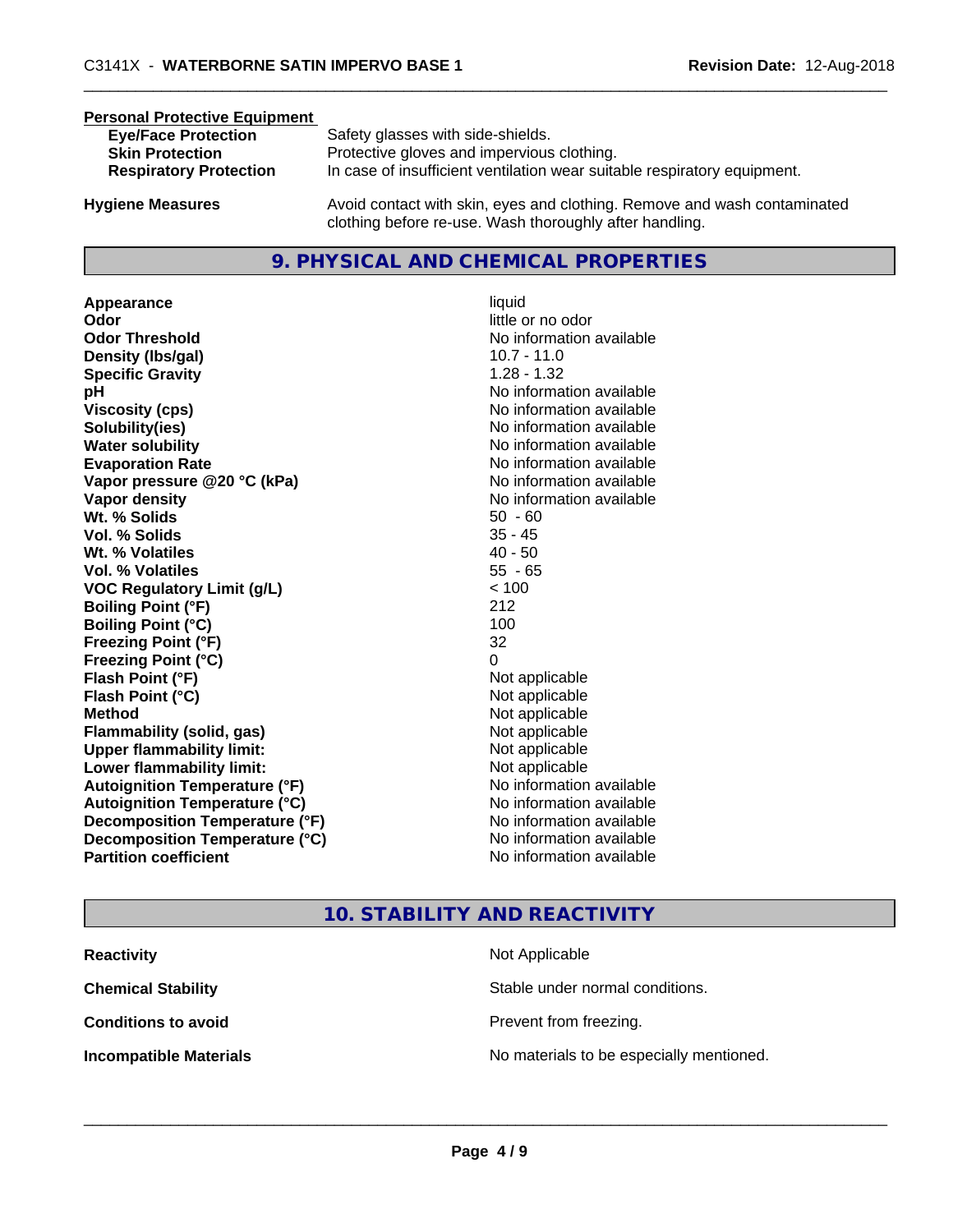# **Hazardous Decomposition Products** None under normal use.

**Possibility of hazardous reactions** None under normal conditions of use.

## **11. TOXICOLOGICAL INFORMATION**

| <b>Product Information</b>                                                                                                                                                                                                                                                                                                                                                     |                                                                                                                                                                                                                                                                                                                                                                                                                                                                                                                                                                                  |  |  |
|--------------------------------------------------------------------------------------------------------------------------------------------------------------------------------------------------------------------------------------------------------------------------------------------------------------------------------------------------------------------------------|----------------------------------------------------------------------------------------------------------------------------------------------------------------------------------------------------------------------------------------------------------------------------------------------------------------------------------------------------------------------------------------------------------------------------------------------------------------------------------------------------------------------------------------------------------------------------------|--|--|
| Information on likely routes of exposure                                                                                                                                                                                                                                                                                                                                       |                                                                                                                                                                                                                                                                                                                                                                                                                                                                                                                                                                                  |  |  |
| <b>Principal Routes of Exposure</b>                                                                                                                                                                                                                                                                                                                                            | Eye contact, skin contact and inhalation.                                                                                                                                                                                                                                                                                                                                                                                                                                                                                                                                        |  |  |
| <b>Acute Toxicity</b>                                                                                                                                                                                                                                                                                                                                                          |                                                                                                                                                                                                                                                                                                                                                                                                                                                                                                                                                                                  |  |  |
| <b>Product Information</b>                                                                                                                                                                                                                                                                                                                                                     | No information available                                                                                                                                                                                                                                                                                                                                                                                                                                                                                                                                                         |  |  |
|                                                                                                                                                                                                                                                                                                                                                                                | Symptoms related to the physical, chemical and toxicological characteristics                                                                                                                                                                                                                                                                                                                                                                                                                                                                                                     |  |  |
| <b>Symptoms</b>                                                                                                                                                                                                                                                                                                                                                                | No information available                                                                                                                                                                                                                                                                                                                                                                                                                                                                                                                                                         |  |  |
|                                                                                                                                                                                                                                                                                                                                                                                | Delayed and immediate effects as well as chronic effects from short and long-term exposure                                                                                                                                                                                                                                                                                                                                                                                                                                                                                       |  |  |
| Eye contact<br><b>Skin contact</b><br><b>Inhalation</b><br>Ingestion<br><b>Sensitization</b><br><b>Neurological Effects</b><br><b>Mutagenic Effects</b><br><b>Reproductive Effects</b><br><b>Developmental Effects</b><br><b>Target organ effects</b><br><b>STOT - single exposure</b><br><b>STOT - repeated exposure</b><br>Other adverse effects<br><b>Aspiration Hazard</b> | May cause slight irritation.<br>Substance may cause slight skin irritation. Prolonged or repeated contact may dry<br>skin and cause irritation.<br>May cause irritation of respiratory tract.<br>Ingestion may cause gastrointestinal irritation, nausea, vomiting and diarrhea.<br>No information available<br>No information available.<br>No information available.<br>No information available.<br>No information available.<br>No information available.<br>No information available.<br>No information available.<br>No information available.<br>No information available |  |  |
| <b>Numerical measures of toxicity</b>                                                                                                                                                                                                                                                                                                                                          |                                                                                                                                                                                                                                                                                                                                                                                                                                                                                                                                                                                  |  |  |
| <b>ATEmix (oral)</b><br><b>ATEmix (dermal)</b>                                                                                                                                                                                                                                                                                                                                 | The following values are calculated based on chapter 3.1 of the GHS document<br>38659 mg/kg<br>142897                                                                                                                                                                                                                                                                                                                                                                                                                                                                            |  |  |
| <b>Component Information</b>                                                                                                                                                                                                                                                                                                                                                   |                                                                                                                                                                                                                                                                                                                                                                                                                                                                                                                                                                                  |  |  |
| Titanium dioxide<br>LD50 Oral: > 10000 mg/kg (Rat)<br>Propylene glycol<br>LD50 Oral: 20000 mg/kg (Rat)<br>LD50 Dermal: 20800 mg/kg (Rabbit)<br>Silica, amorphous<br>LD50 Oral: $>$ 5000 mg/kg (Rat)<br>LD50 Dermal: 2,000 mg/kg (Rabbit)                                                                                                                                       |                                                                                                                                                                                                                                                                                                                                                                                                                                                                                                                                                                                  |  |  |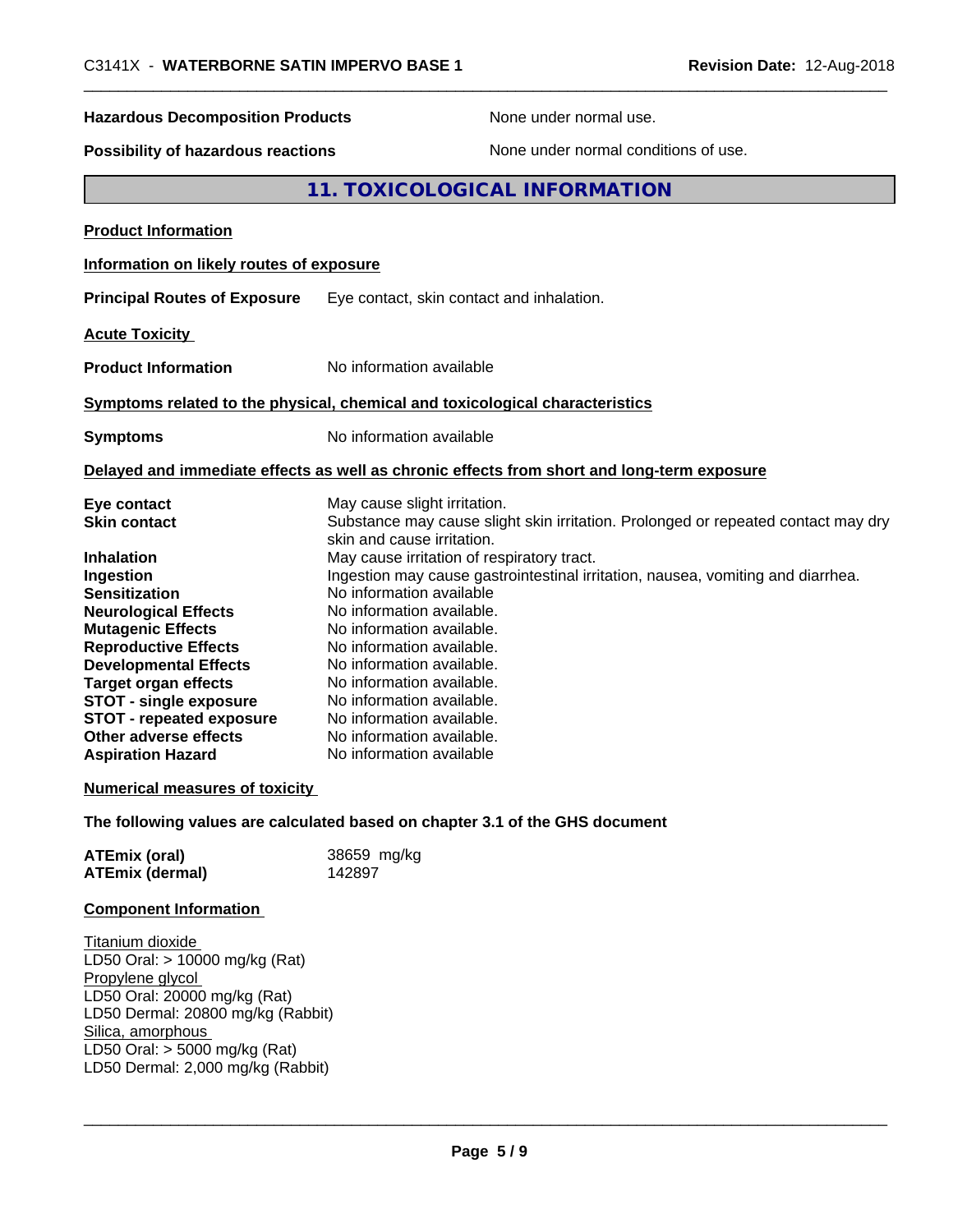### LC50 Inhalation (Dust): > 2 mg/L

### **Carcinogenicity**

*The information below indicateswhether each agency has listed any ingredient as a carcinogen:.*

| <b>Chemical</b><br>name          | <b>IARC</b>                    | <b>NTP</b> | <b>OCUM</b><br>∪וכ |
|----------------------------------|--------------------------------|------------|--------------------|
|                                  | .<br>2B<br>: Human<br>Possible |            | Listed             |
| .<br>, dioxide<br><b>itanium</b> | Carcinoɑen                     |            |                    |

• Although IARC has classified titanium dioxide as possibly carcinogenic to humans (2B), their summary concludes: "No significant exposure to titanium dioxide is thought to occur during the use of products in which titanium dioxide is bound to other materials, such as paint."

### **Legend**

IARC - International Agency for Research on Cancer NTP - National Toxicity Program OSHA - Occupational Safety & Health Administration

**12. ECOLOGICAL INFORMATION**

### **Ecotoxicity Effects**

The environmental impact of this product has not been fully investigated.

### **Product Information**

### **Acute Toxicity to Fish**

No information available

### **Acute Toxicity to Aquatic Invertebrates**

No information available

### **Acute Toxicity to Aquatic Plants**

No information available

### **Persistence / Degradability**

No information available.

### **Bioaccumulation**

No information available.

### **Mobility in Environmental Media**

No information available.

### **Ozone**

No information available

### **Component Information**

### **Acute Toxicity to Fish**

Titanium dioxide  $LC50:$  > 1000 mg/L (Fathead Minnow - 96 hr.) Propylene glycol LC50: 710 mg/L (Fathead Minnow - 96 hr.)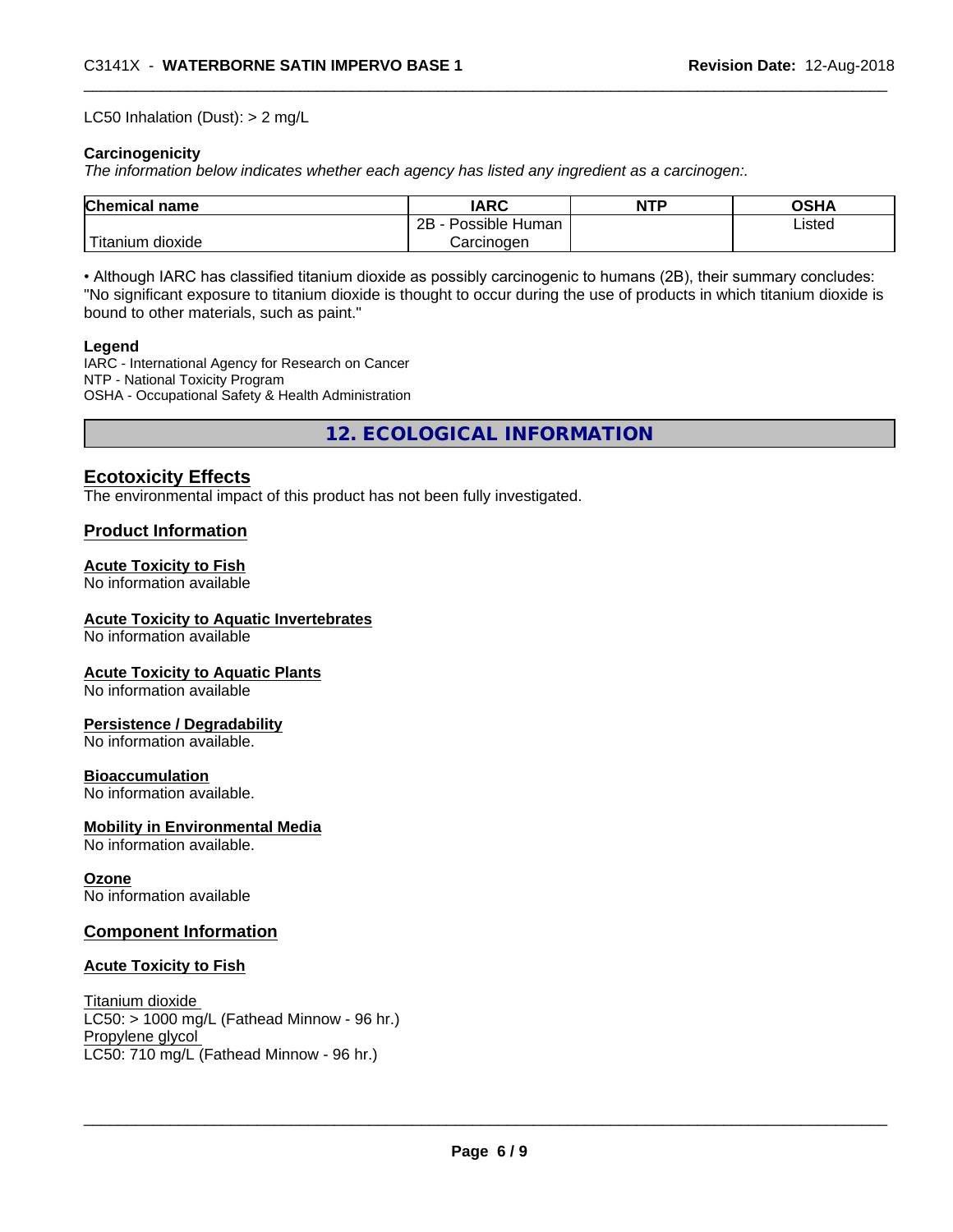### **Acute Toxicity to Aquatic Invertebrates**

### Propylene glycol

EC50: > 10000 mg/L (Daphnia magna - 24 hr.)

### **Acute Toxicity to Aquatic Plants**

No information available

|                              | 13. DISPOSAL CONSIDERATIONS                                                                                                                                                                                               |
|------------------------------|---------------------------------------------------------------------------------------------------------------------------------------------------------------------------------------------------------------------------|
| <b>Waste Disposal Method</b> | Dispose of in accordance with federal, state, and local regulations. Local<br>requirements may vary, consult your sanitation department or state-designated<br>environmental protection agency for more disposal options. |
|                              | 14. TRANSPORT INFORMATION                                                                                                                                                                                                 |
| <b>DOT</b>                   | Not regulated                                                                                                                                                                                                             |
| <b>ICAO/IATA</b>             | Not regulated                                                                                                                                                                                                             |
| <b>IMDG/IMO</b>              | Not regulated                                                                                                                                                                                                             |
|                              | <b>15. REGULATORY INFORMATION</b>                                                                                                                                                                                         |

### **International Inventories**

| <b>TSCA: United States</b> | Yes - All components are listed or exempt. |
|----------------------------|--------------------------------------------|
| <b>DSL: Canada</b>         | Yes - All components are listed or exempt. |

### **Federal Regulations**

### **SARA 311/312 hazardous categorization**

| No |
|----|
| Nο |
| N٥ |
| Nο |
| N٥ |
|    |

### **SARA 313**

Section 313 of Title III of the Superfund Amendments and Reauthorization Act of 1986 (SARA). This product contains a chemical or chemicals which are subject to the reporting requirements of the Act and Title 40 of the Code of Federal Regulations, Part 372:

*None*

### **Clean Air Act,Section 112 Hazardous Air Pollutants (HAPs) (see 40 CFR 61)**

This product contains the following HAPs: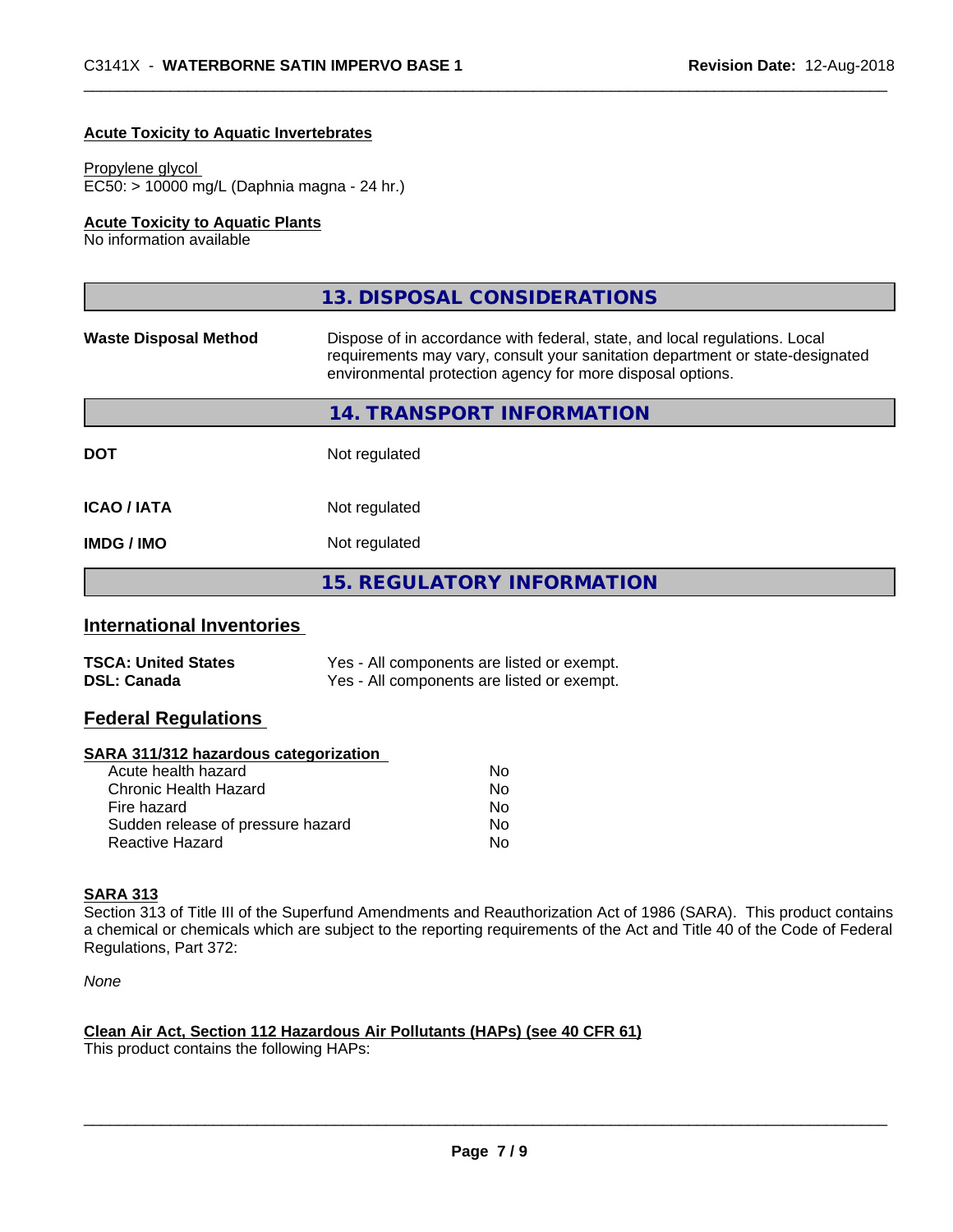*None*

### **US State Regulations**

### **California Proposition 65**

**AVIMARNING:** Cancer and Reproductive Harm– www.P65warnings.ca.gov

### **State Right-to-Know**

| <b>Chemical name</b> | <b>Massachusetts</b> | <b>New Jersey</b> | Pennsylvania |
|----------------------|----------------------|-------------------|--------------|
| Titanium dioxide     |                      |                   |              |
| Propylene glycol     |                      |                   |              |
| Limestone            |                      |                   |              |
| Silica, amorphous    |                      |                   |              |

### **Legend**

X - Listed

### **16. OTHER INFORMATION**

| HMIS         | Health: | <b>Flammability: 0</b> | <b>Reactivity: 0</b> | $PPE: -$ |
|--------------|---------|------------------------|----------------------|----------|
| hanan I 21MH |         |                        |                      |          |

### **HMIS Legend**

- 0 Minimal Hazard
- 1 Slight Hazard
- 2 Moderate Hazard
- 3 Serious Hazard
- 4 Severe Hazard
- **Chronic Hazard**
- X Consult your supervisor or S.O.P. for "Special" handling instructions.

*Note: The PPE rating has intentionally been left blank. Choose appropriate PPE that will protect employees from the hazards the material will present under the actual normal conditions of use.*

*Caution: HMISÒ ratings are based on a 0-4 rating scale, with 0 representing minimal hazards or risks, and 4 representing significant hazards or risks. Although HMISÒ ratings are not required on MSDSs under 29 CFR 1910.1200, the preparer, has chosen to provide them. HMISÒ ratings are to be used only in conjunction with a fully implemented HMISÒ program by workers who have received appropriate HMISÒ training. HMISÒ is a registered trade and service mark of the NPCA. HMISÒ materials may be purchased exclusively from J. J. Keller (800) 327-6868.*

 **WARNING!** If you scrape, sand, or remove old paint, you may release lead dust. LEAD IS TOXIC. EXPOSURE TO LEAD DUST CAN CAUSE SERIOUS ILLNESS, SUCH AS BRAIN DAMAGE, ESPECIALLY IN CHILDREN. PREGNANT WOMEN SHOULD ALSO AVOID EXPOSURE. Wear a NIOSH approved respirator to control lead exposure. Clean up carefully with a HEPA vacuum and a wet mop. Before you start, find out how to protect yourself and your family by contacting the National Lead Information Hotline at 1-800-424-LEAD or log on to www.epa.gov/lead.

**Prepared By** Product Stewardship Department Benjamin Moore & Co. 101 Paragon Drive Montvale, NJ 07645 800-225-5554